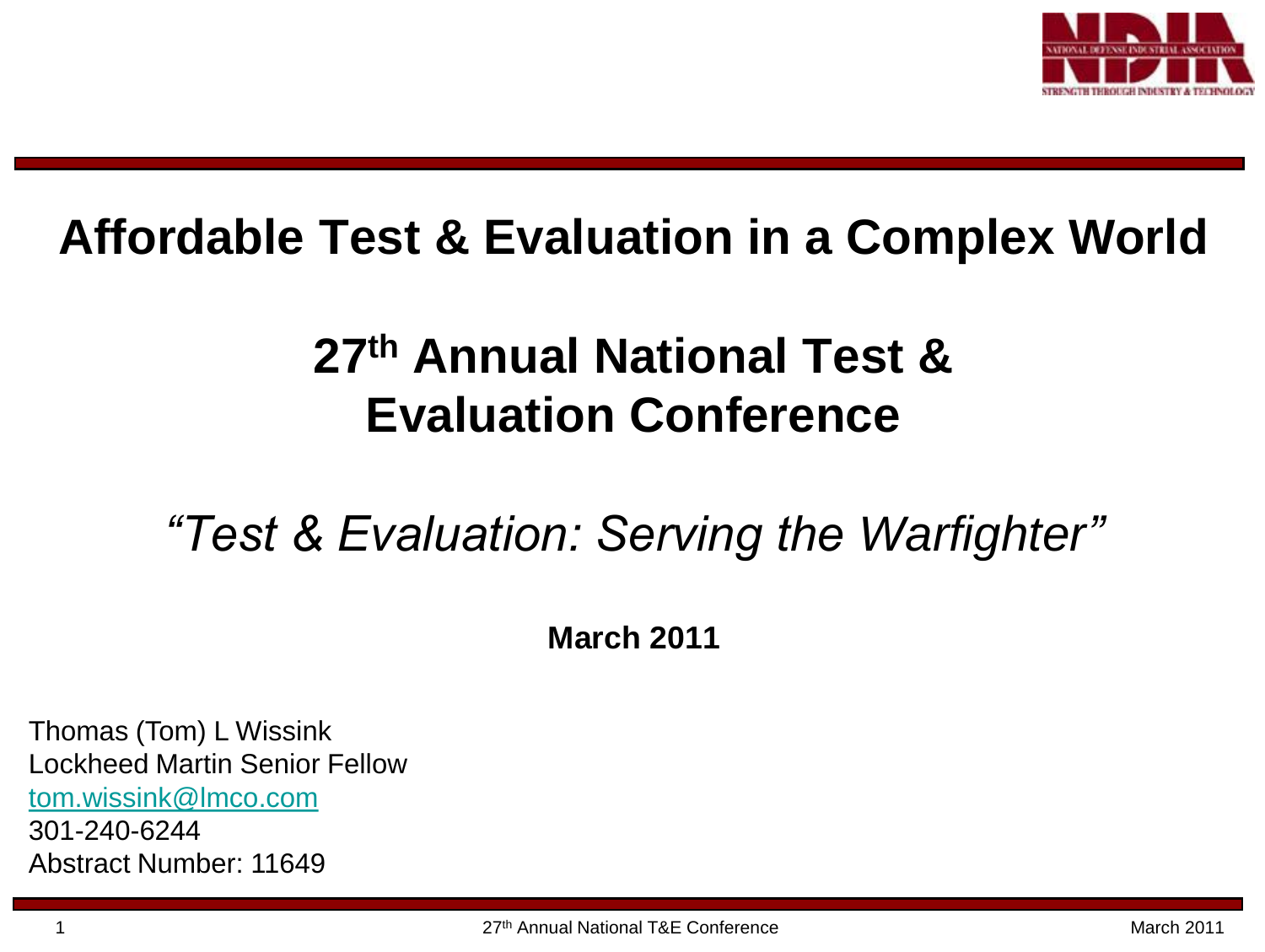

- Increasing System / Software Complexity
- Increasing T&E Costs or more Delivered Defects
- What can T&E do to be more Affordable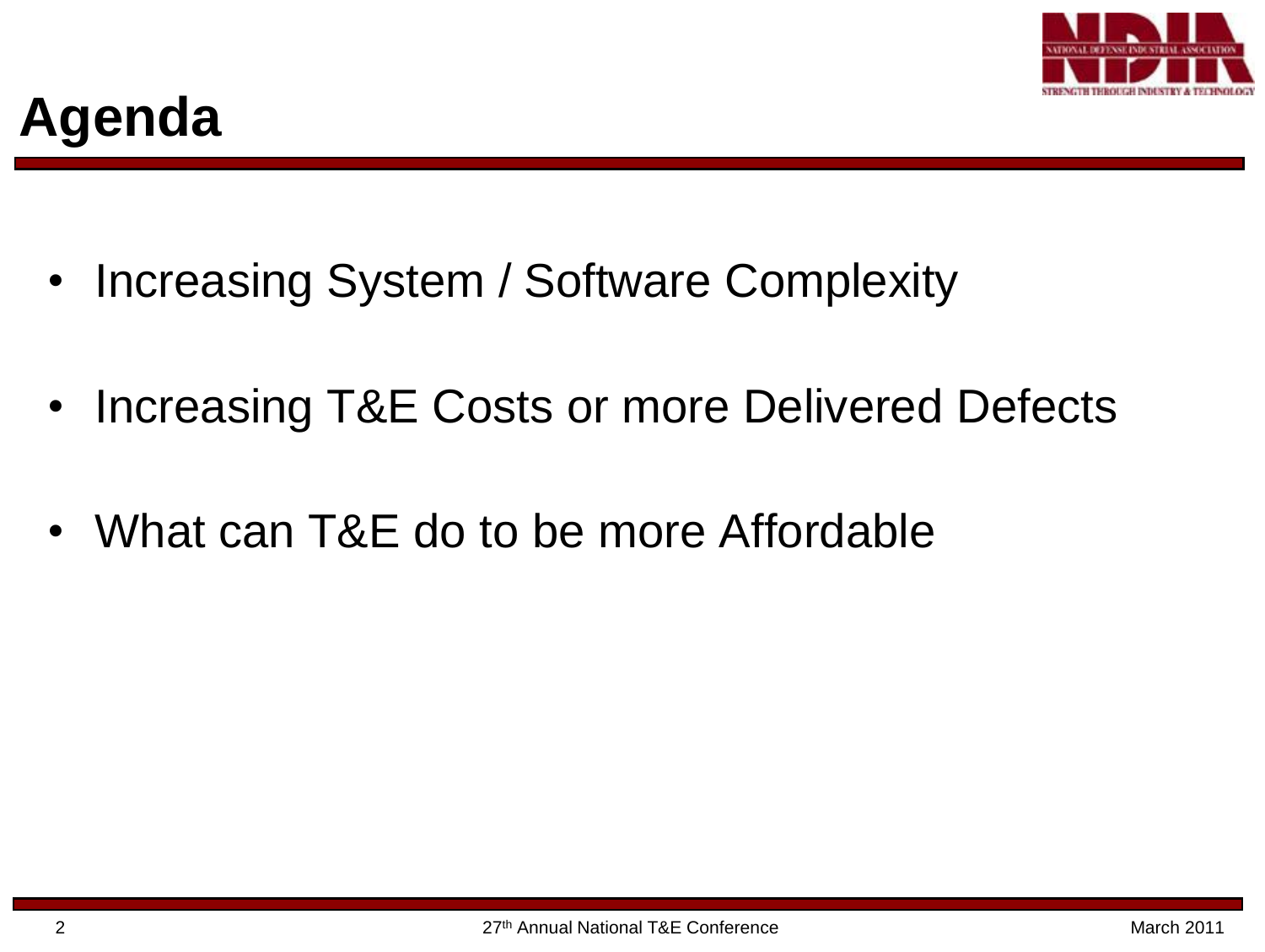

#### **Increasing System / Software Complexity**

- The environment of systems is ever an increasing complexity with more and more software
	- One engine manufacturer predicts that the cars and trucks of 2020 will have over a billion lines of code
- It appears that every new weapon system has more and more software
- Testing this much software is impossible with current methods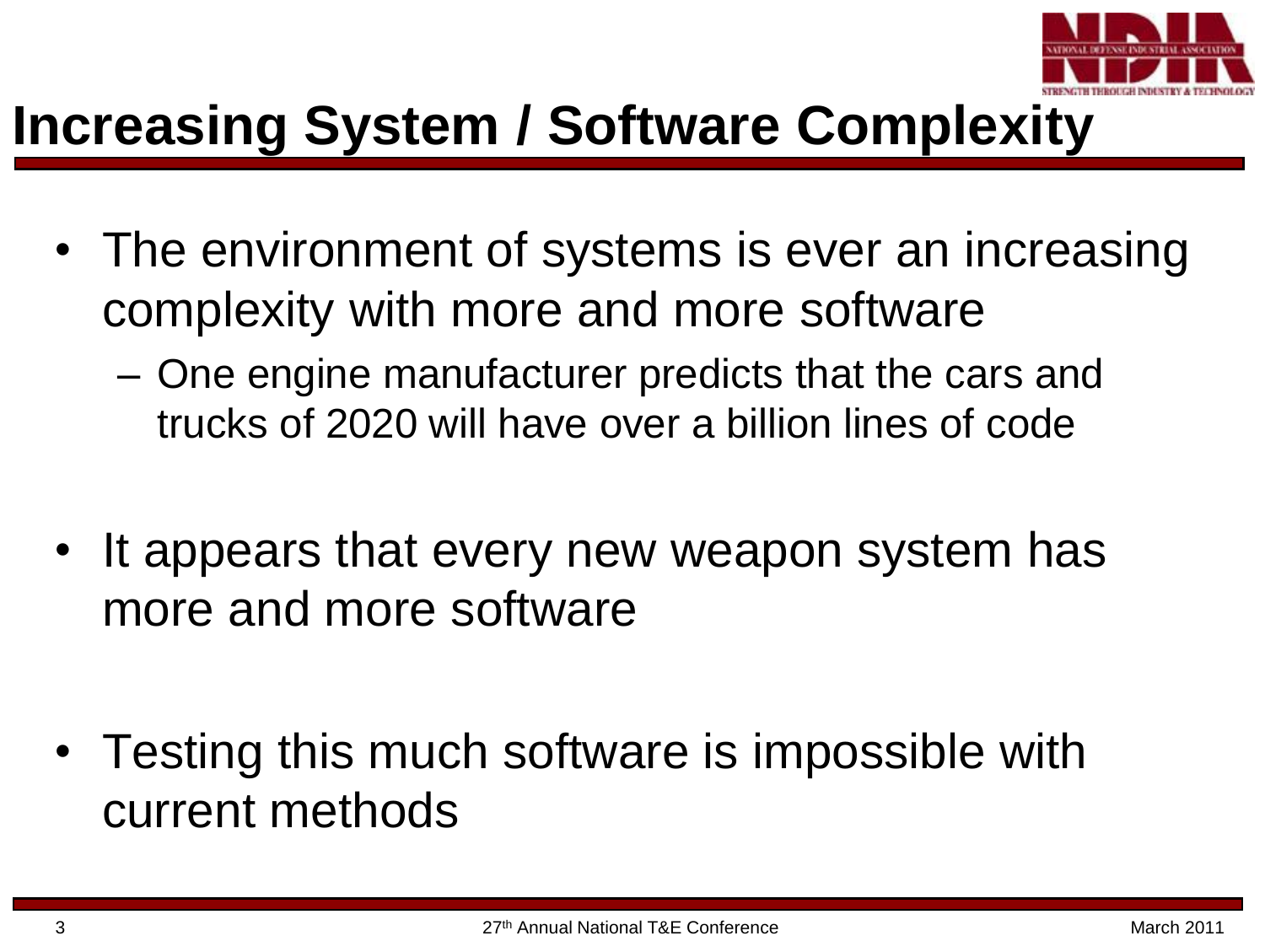

## **Increasing System / Software Complexity**

Some Background

- Last years NDIA T&E Conference presentation titled "Closing the T&E Gap…"
- "The funding and research for testing & evaluating new technologies is not keeping pace with the rate of technology change"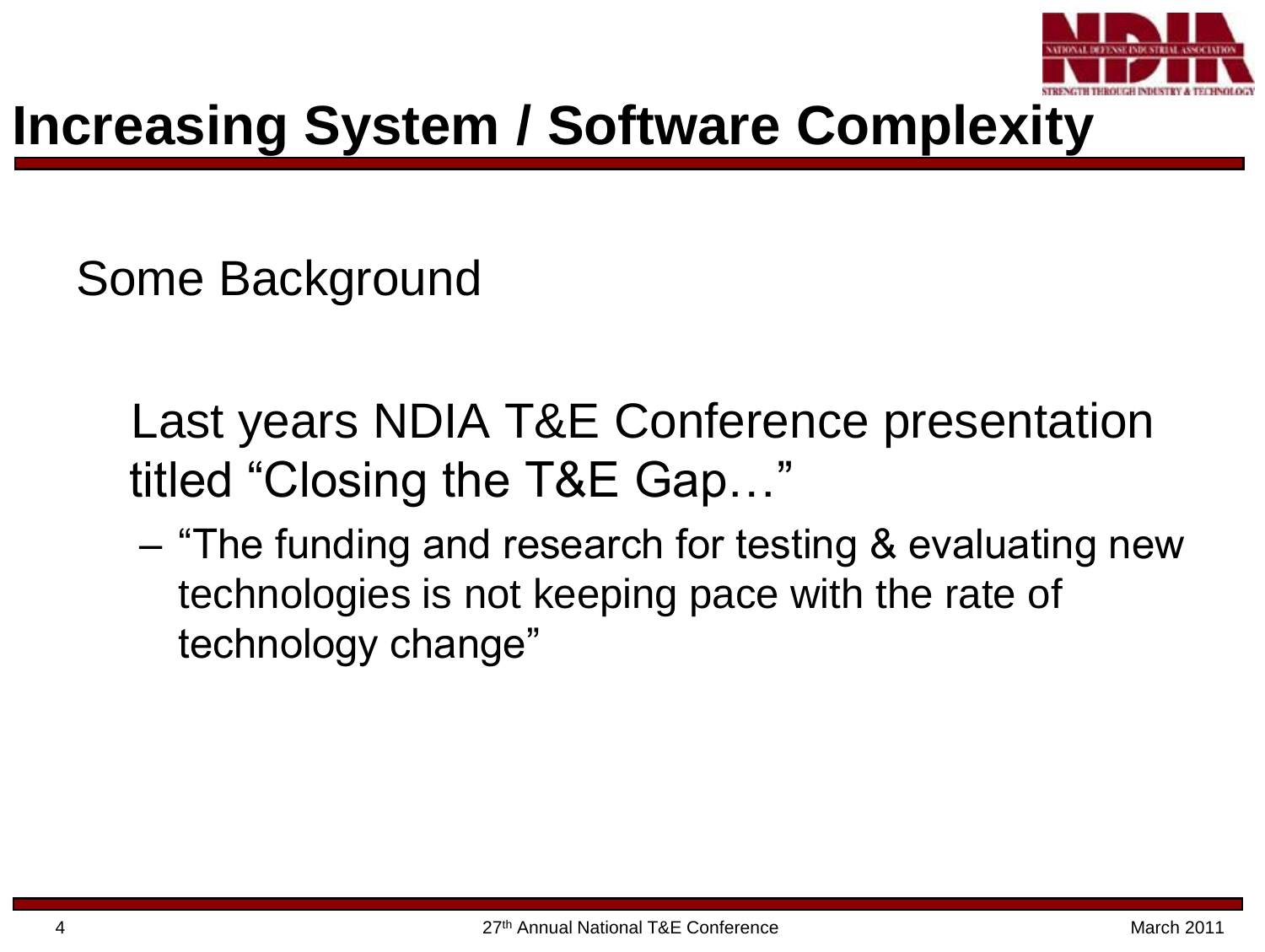

#### **The Exponential Times We Live In**

#### **Current Rates**

- **New technology information doubles every 2 years.**
- $\blacksquare$  **Adoption of technology is accelerating** 
	- $\blacksquare$  To Reach 50 million users
		- *Radio 38 years*
		- *TV 13 years*
		- *Internet 4 years*
		- *IPOD 3 years*
		- *Face Book 2 years*

#### **Predictions**

 **By 2013, a super computer exceeds capability of human brain**

I

 $\blacksquare$  **By 2049 \$1000 computer exceeds the capability of the entire human species.**

This data is from the "Did You Know" series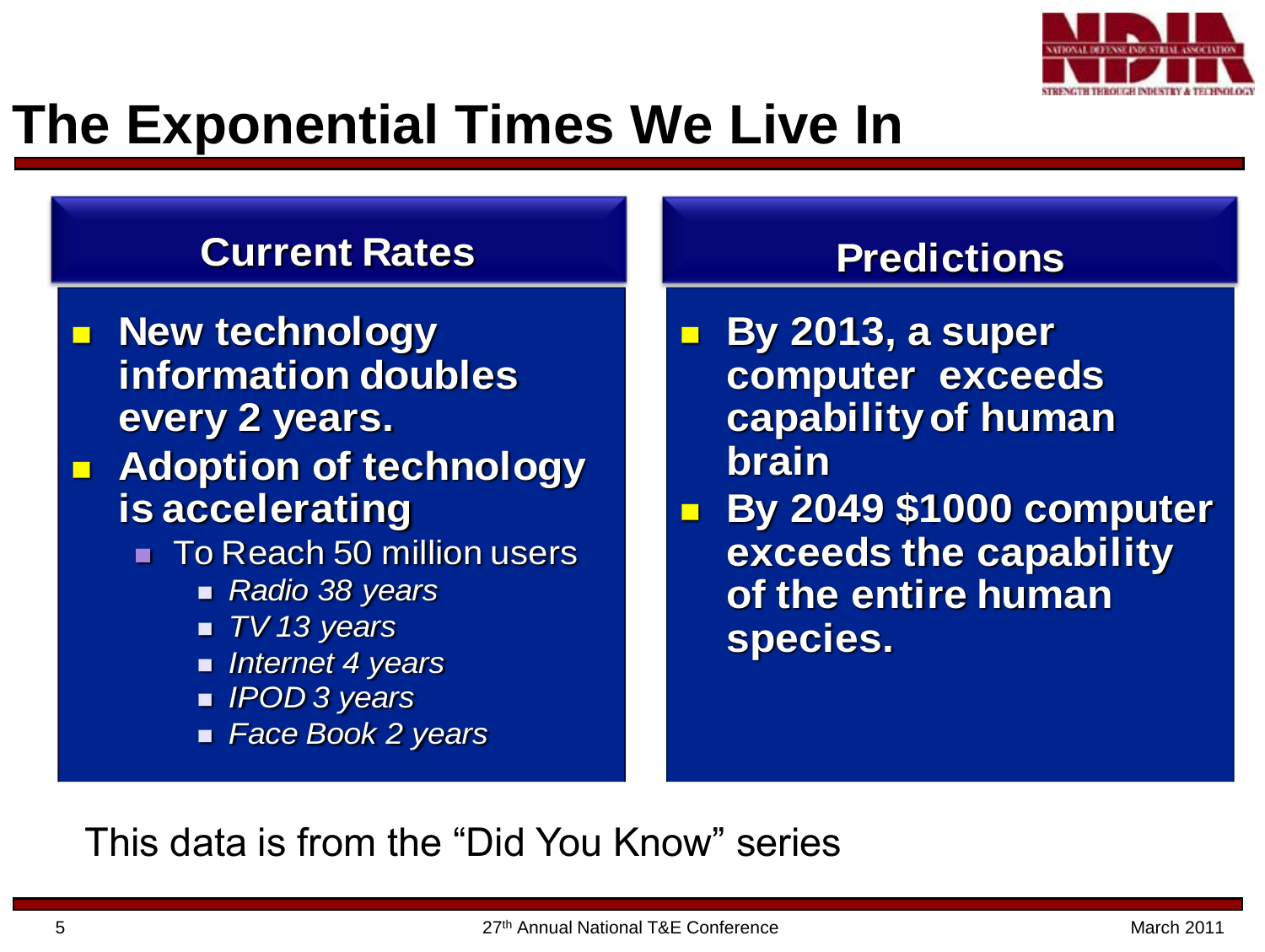

#### **Compute Power and Bandwidth Increasing**



#### **Compute capacity continues to grow Hardware limitations no longer constrains the software**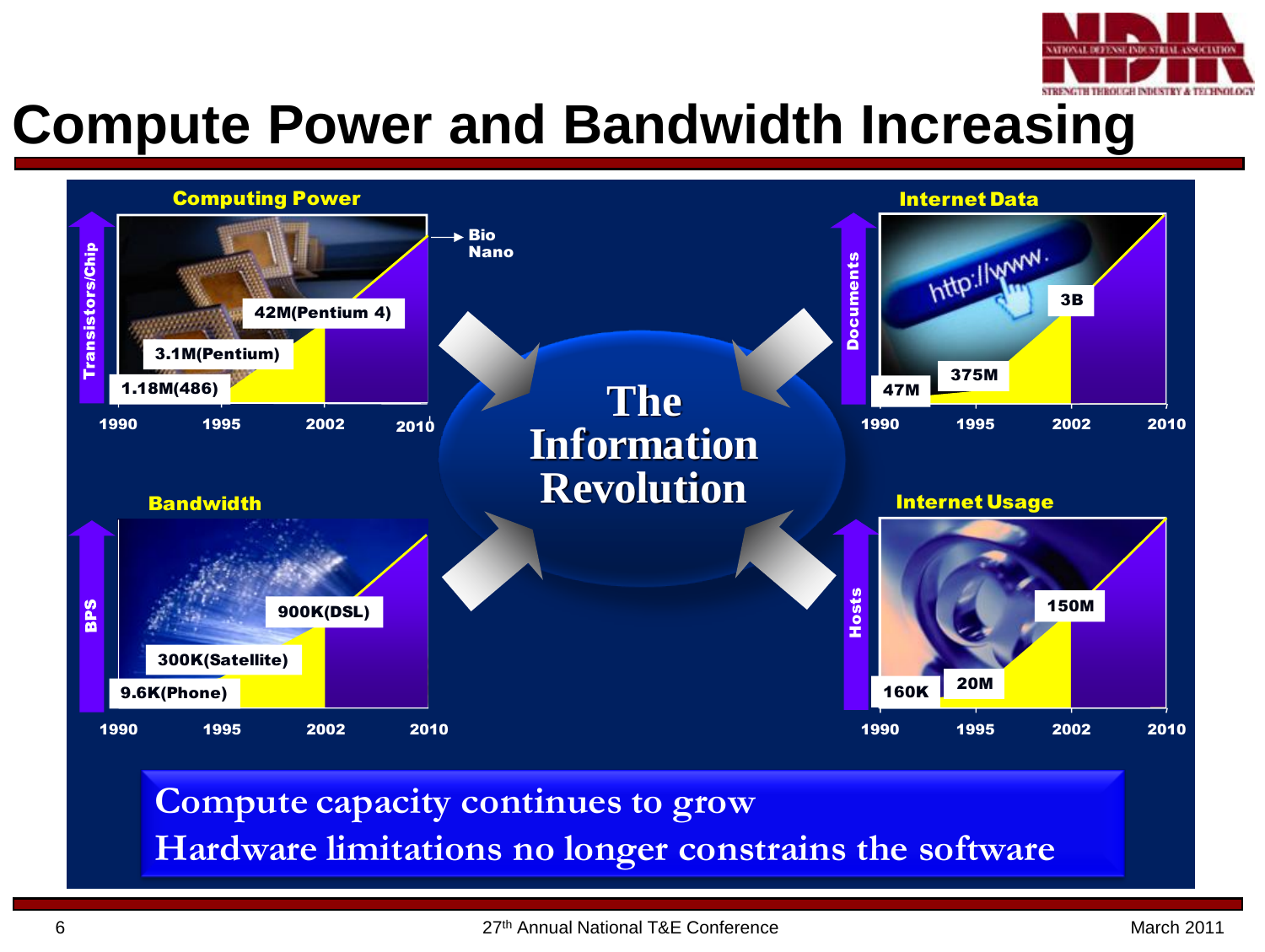

# **Where is Connectedness Headed?**

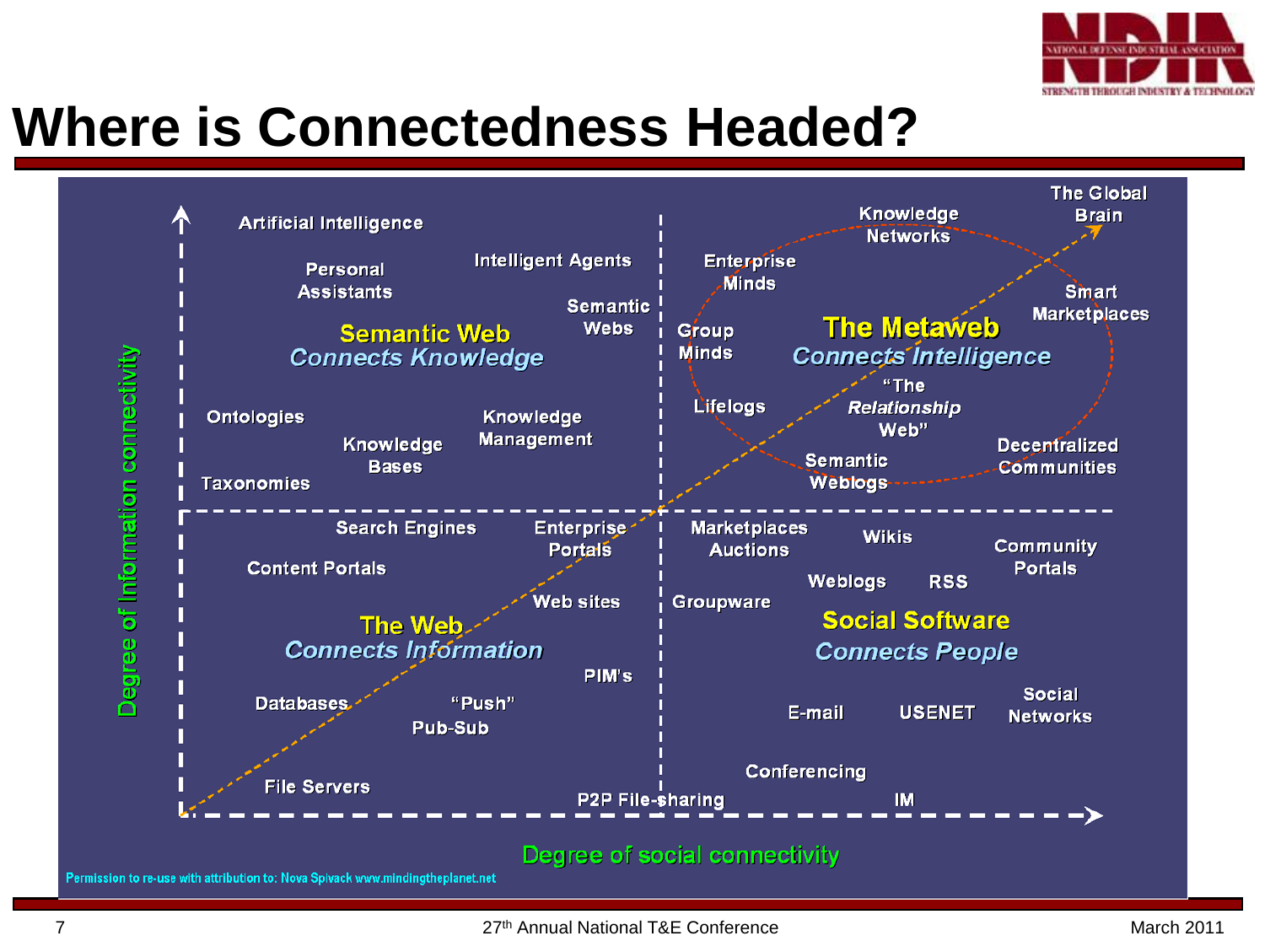

# **Diminishing Constraints**

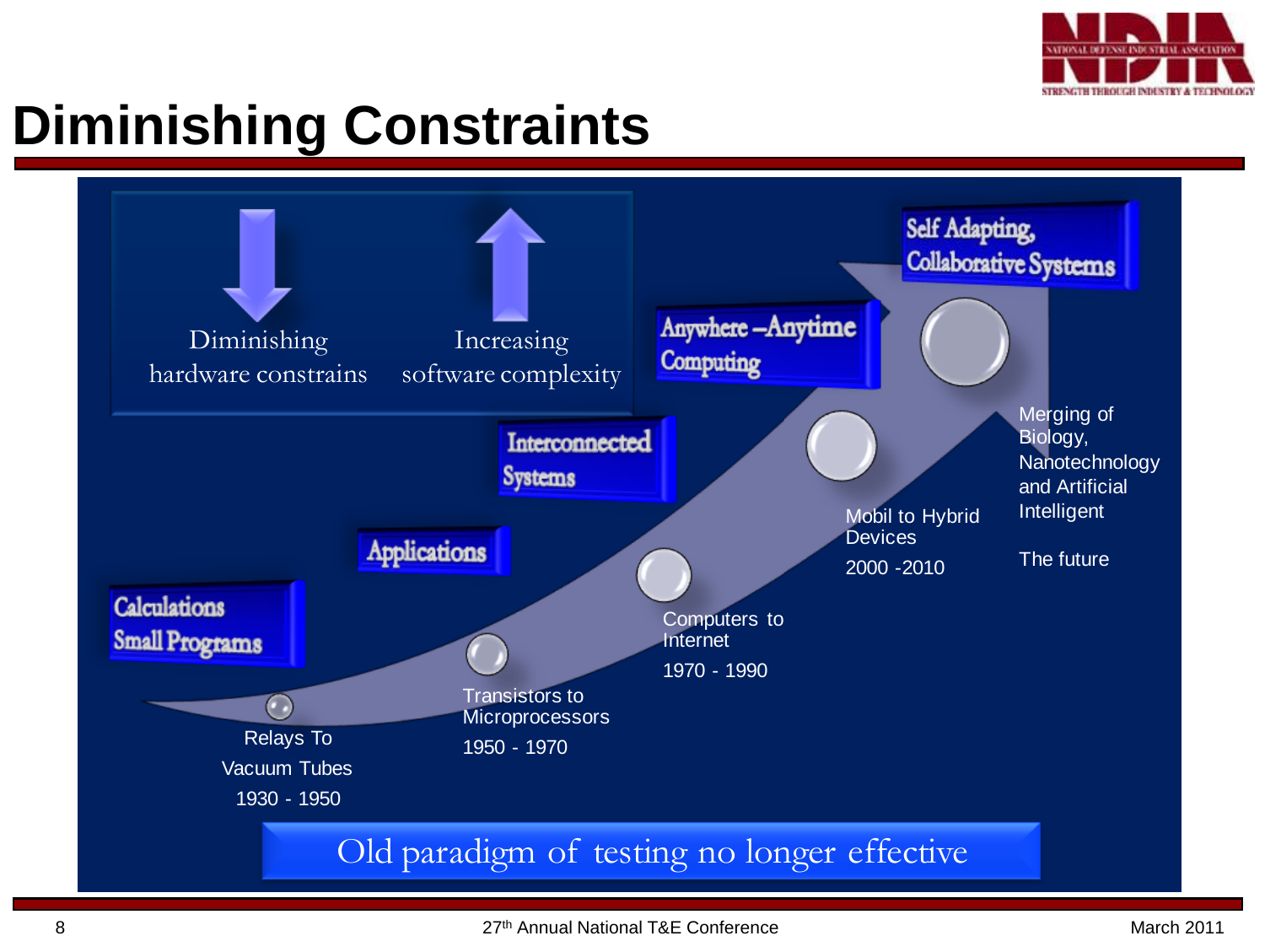

#### **Increasing T&E costs or more delivered Defects**

- The cost of T&E for these very complex systems is increasing significantly when there is a real attempt to detect defects before delivery
- My observation is that the following is occurring:
	- Some test automation is attempted with marginal success
	- Test times are not generally being increased so less test coverage of functionality is actually occurring
	- Results: more (complex) defects are being delivered
- Constant pressure to reduce T&E cost & schedule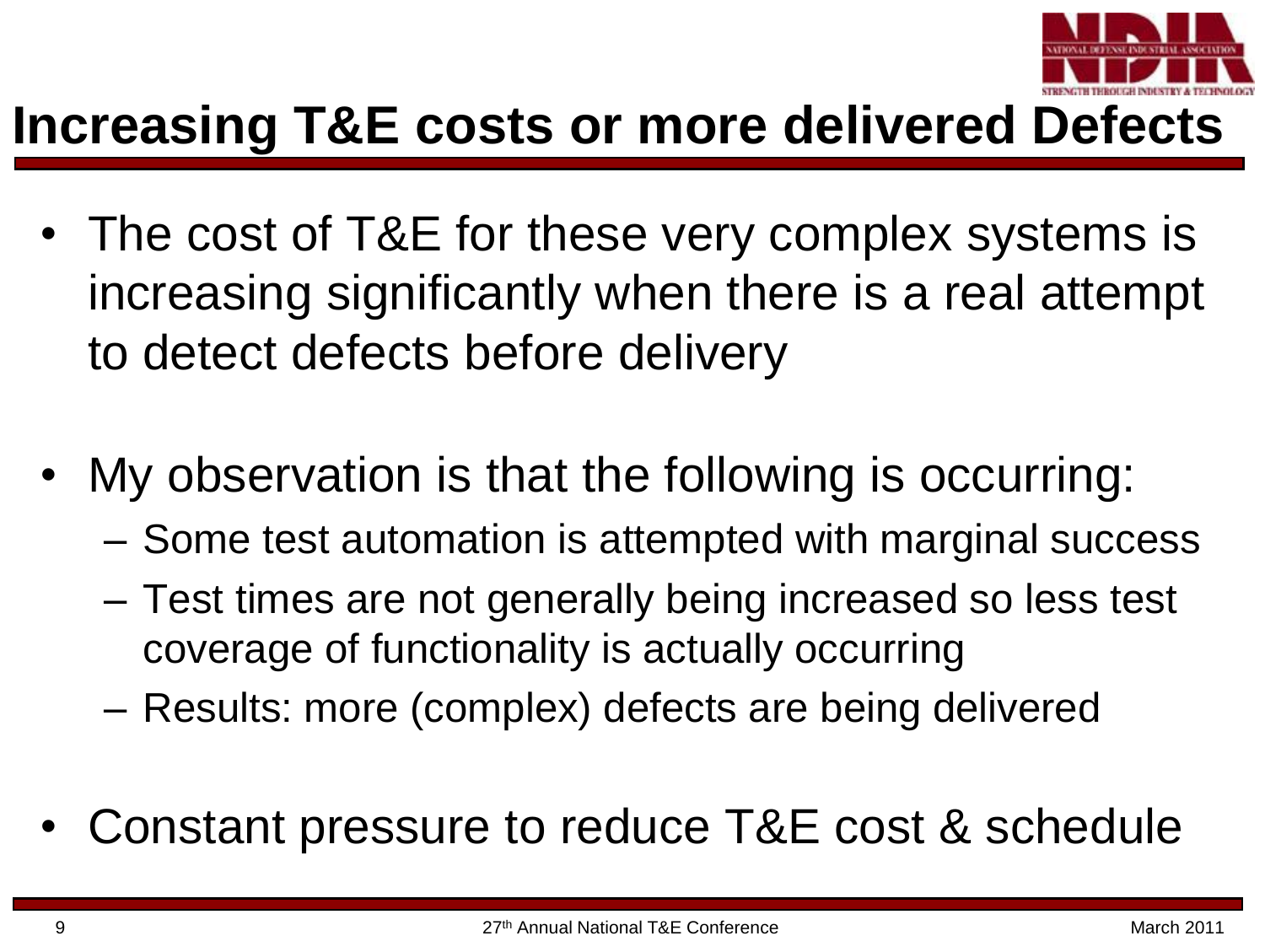

## **Test Technology & Research Funding Gaps**



*Bottom Line: T&E is not able to keep up with Technology*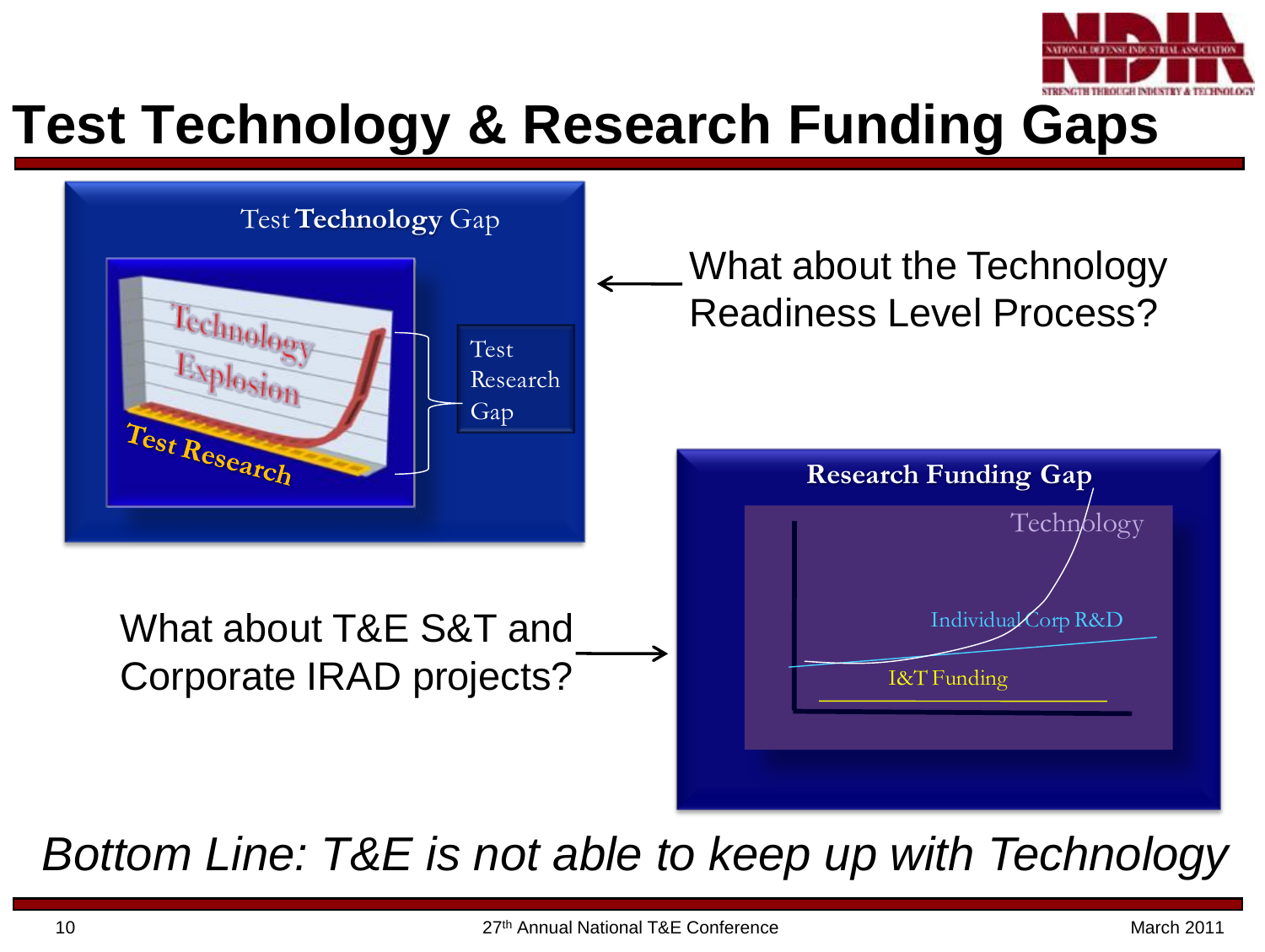

## **A Question**

- Is all this complexity necessary?
	- Absolutely, it makes the Warfighters more effective, efficient and safer
- So what can we do as Test and Evaluation engineers?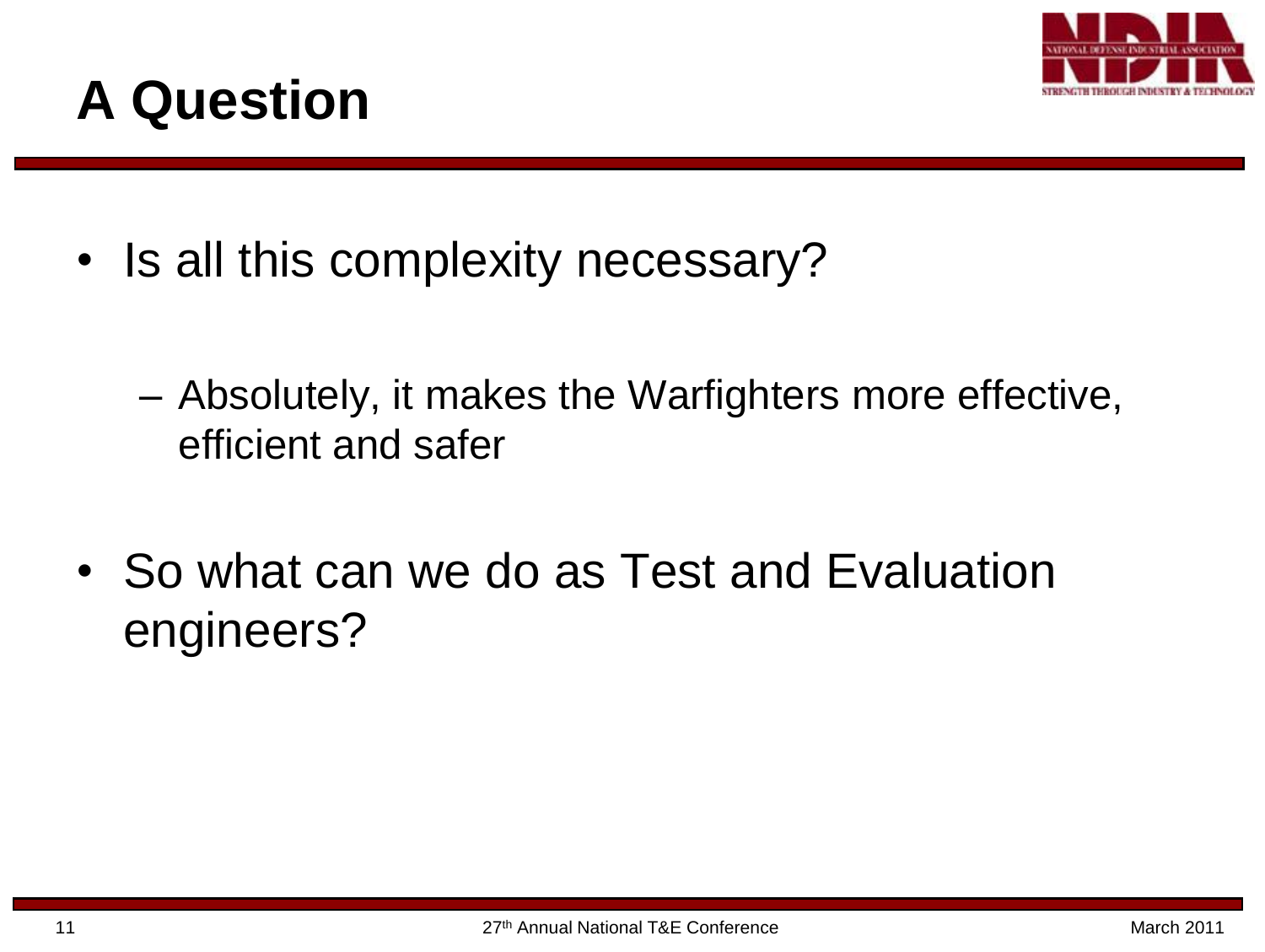# **T&E must become more Effective and Affordable**



- Need more T&E Research in Government, Industry and Academia
	- Ensure Research is coordinated whenever possible (i.e. between Services, initiated / coordinated by Government, etc)
- Review the Technical Readiness Level processes to see if possible to add official T&E deliverables with TRL's at specific levels, especially in the range of TRL 4 & 5.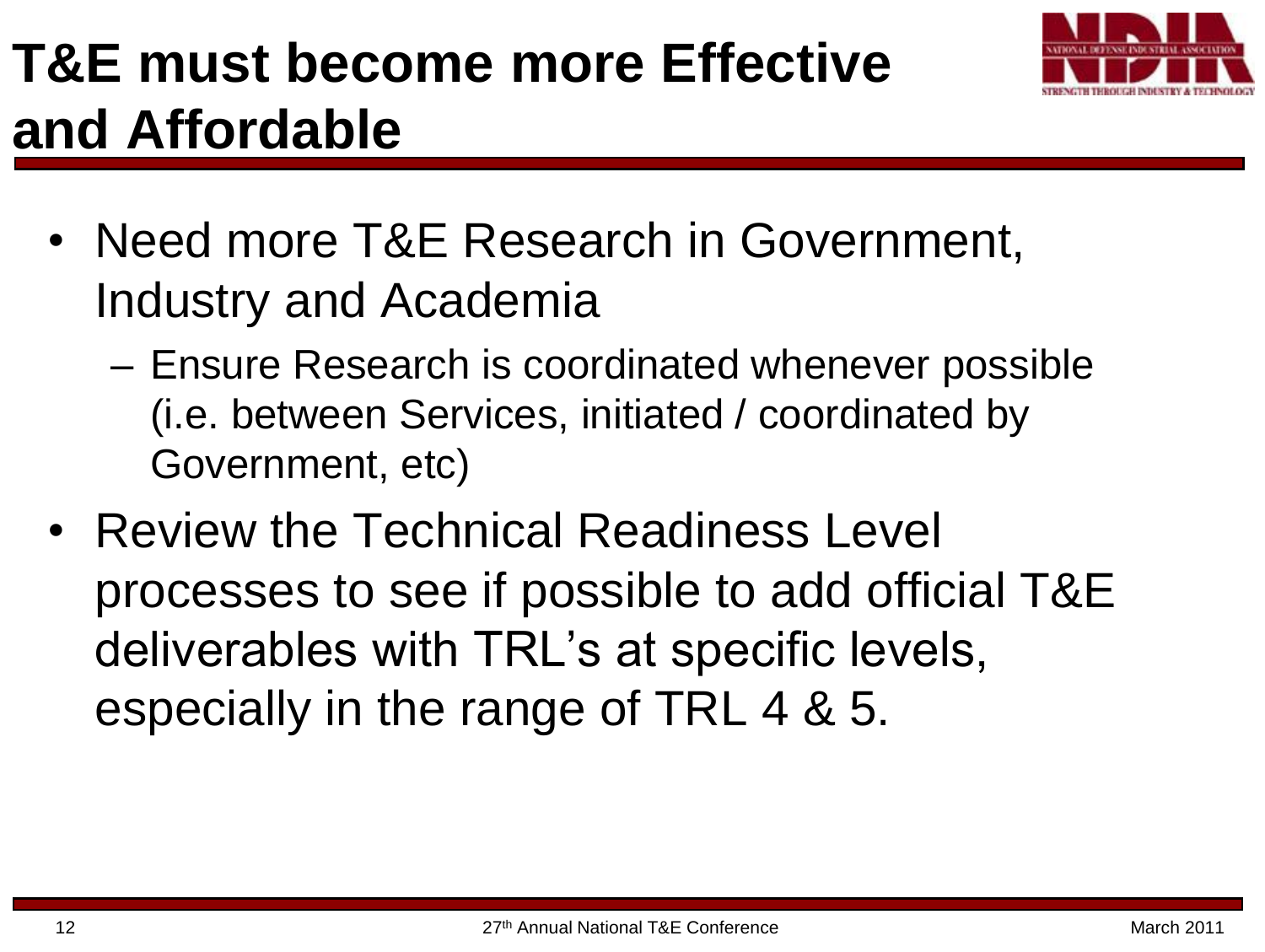# **T&E must become more Effective and Affordable**



- Much more automation should be in use today
	- Training and investment must be done and this will have a big return on investment
- Ensure the use of Scientific (or Analytical) Test Design methods and tools
- Ensure T&E is actively involved with the research and related activities in the Model-Based Development/Engineering arena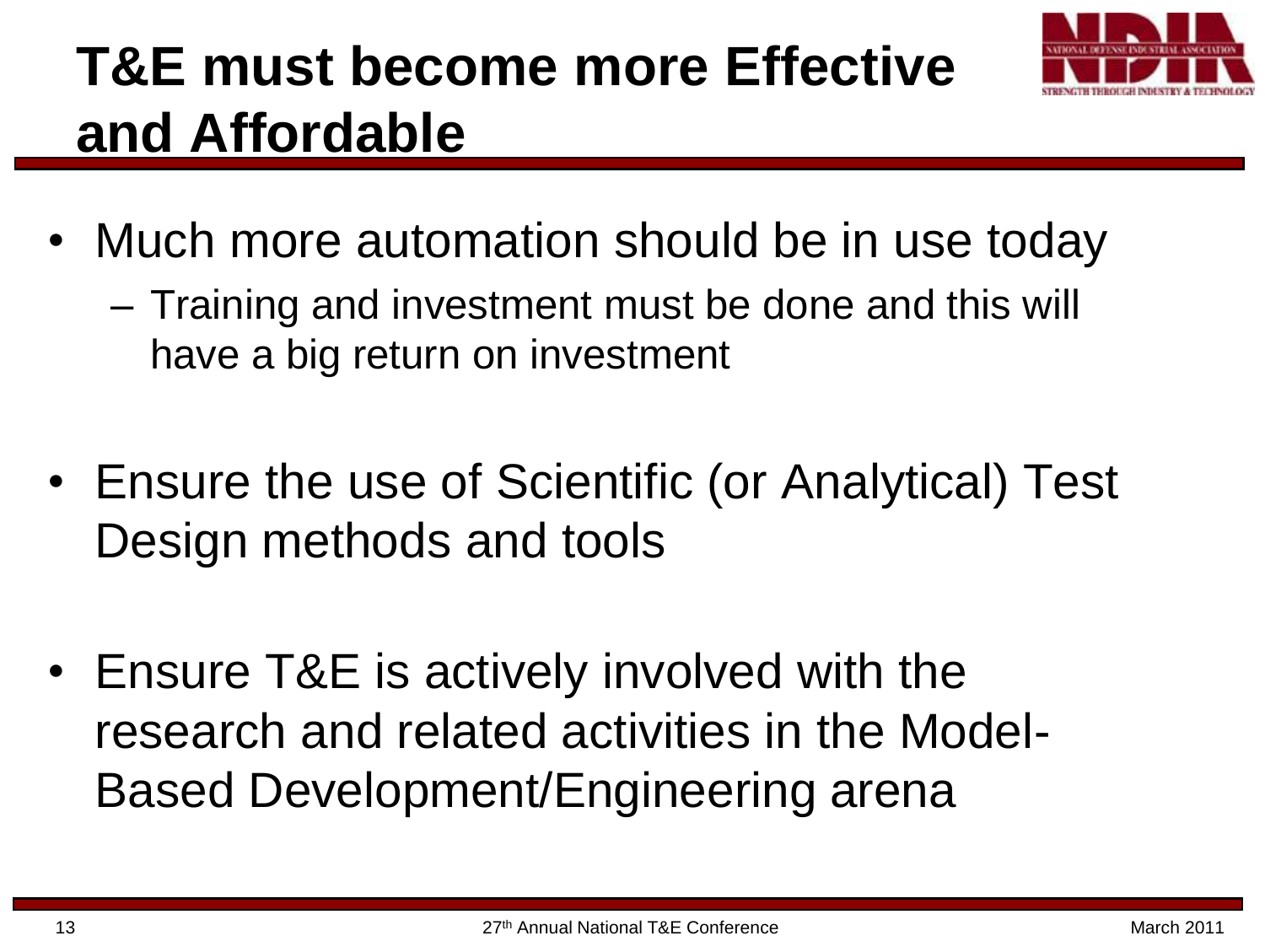

# **Q & A**